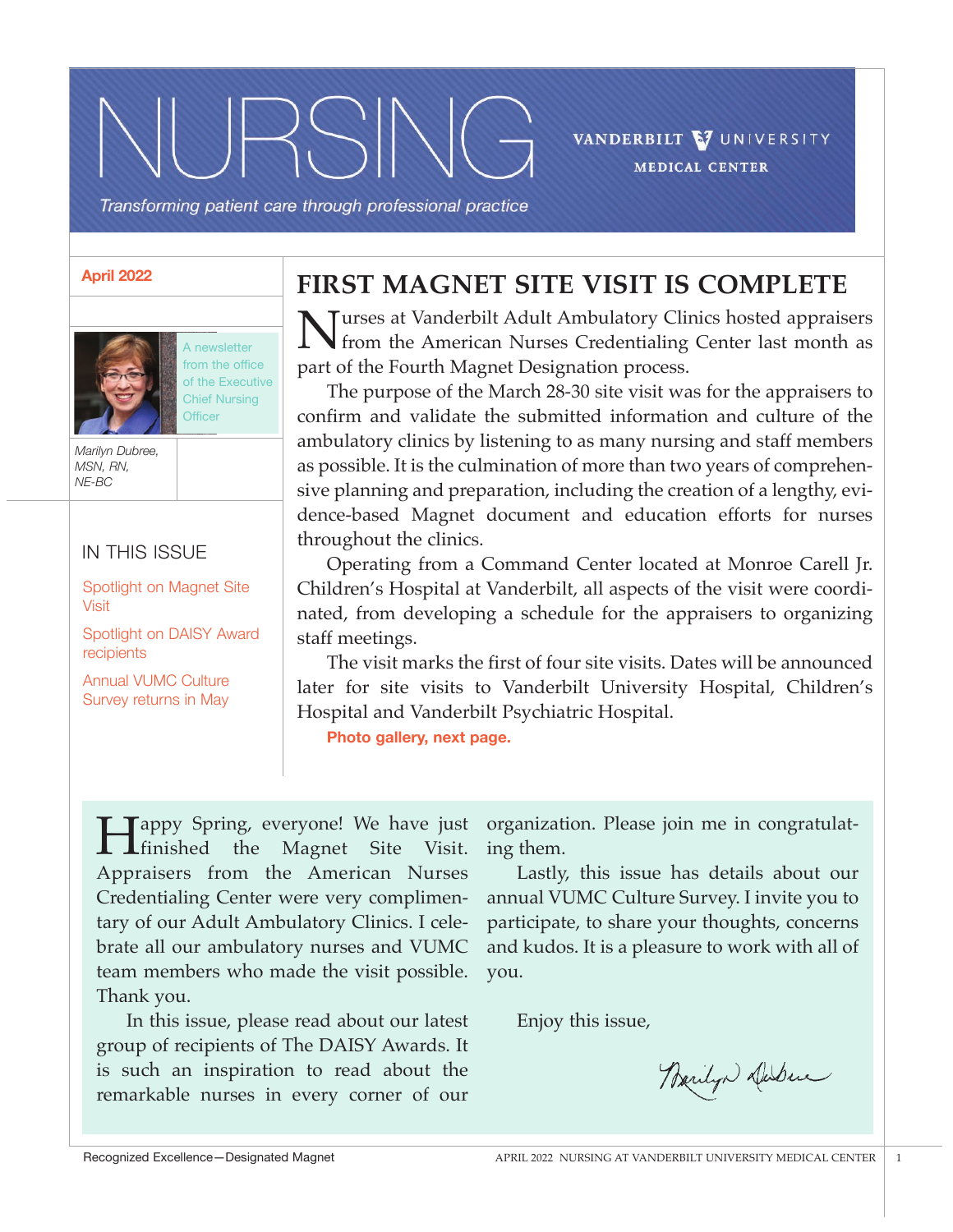## **SPOTLIGHT ON MAGNET SITE VISIT**











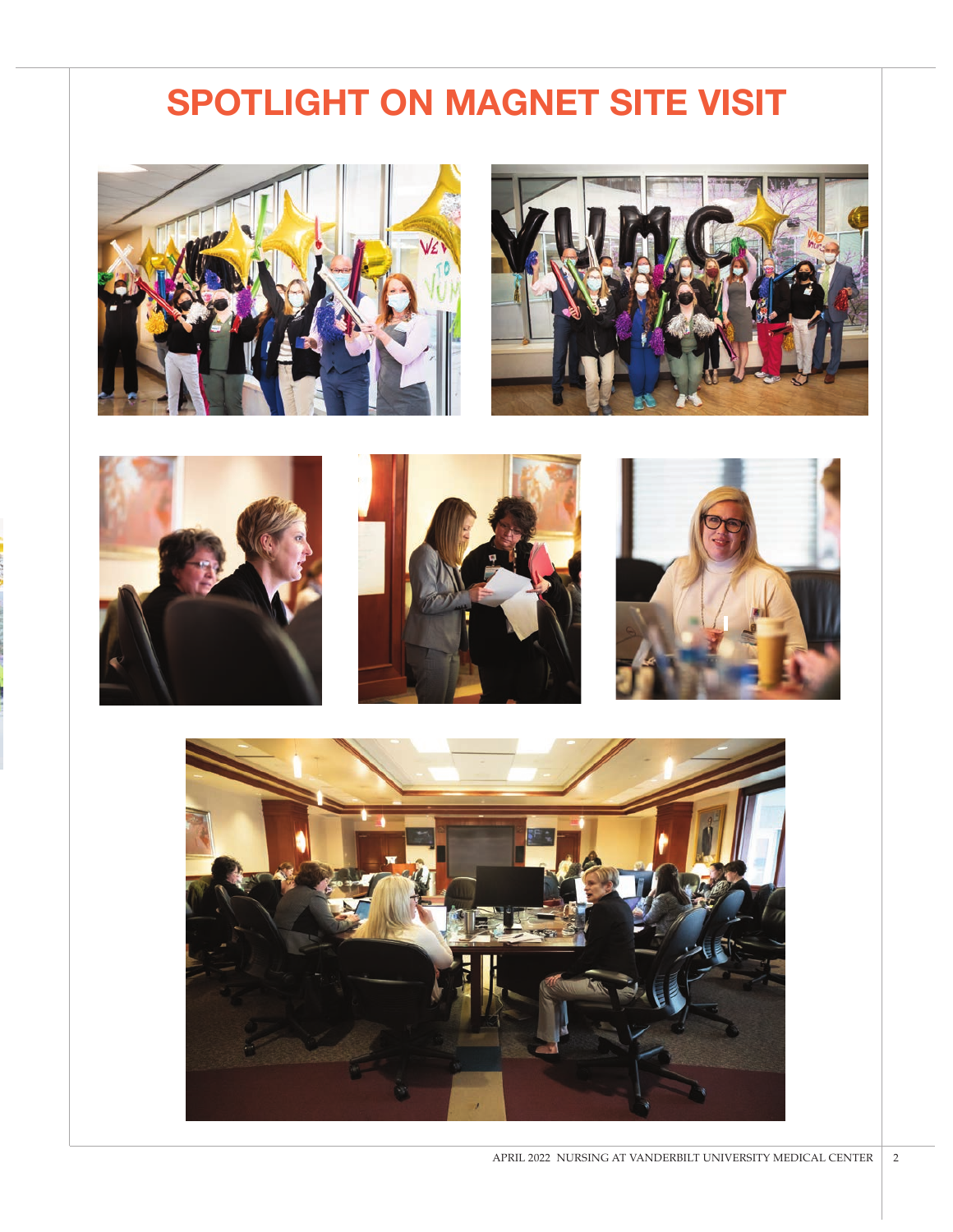# **SPOTLIGHT ON DAISY AWARD RECIPIENTS**

## **Brittney Baer, BSN, RN Unit: VICC Clinical Trials Entity: Vanderbilt Adult Ambulatory Clinics**

**From the nomination:** "When my stepmom's Non-Hodgkin lymphoma relapsed, she qualified to be a recipient of a CAR-T therapy clinical trial at VICC. Our family met Brittney on the first day as she explained the clinical trial, the impact of CAR-T, and what we could expect as next steps. ... From Day 1, Brittney was our main contact with the most loving heart and the ability to share complex information that we



could all understand. Over the next 2 years, Brittney provided comfort, explanation, coordination of care with the CAR-T team. ... Our family is forever grateful for the beautiful comfort and love she shared."



### **Tom Cooper, MSN, RN Unit: Intensive Care Unit Entity: Vanderbilt Tullahoma-Harton Hospital**

**From the nomination:** "Tom Cooper assisted on a patient who only spoke Spanish, despite not being his primary nurse. This particular patient was indigent ... and non-English speaking. Tom came repeatedly to comfort the patient and translate for the primary team. The patient had a very serious infection in his foot due to uncontrolled diabetes. At the time of discharge, despite having gotten all of the charity services we could for him, the patient was still left with approximately \$200 in out-of-pocket costs

for his six weeks of antibiotics. Tom Cooper gave the patient \$300 of his own money out of his wallet to help this patient pay for his medications once he left the hospital. This was done without anyone asking him."

### **Emily Buckingham, BSN, RN Unit: Medical Intensive Care Unit Entity: Vanderbilt University Hospital**



**From the nomination:** "I met Emily that morning and soon found out that I would be chemically sedated and mechanically ventilated for a period of time. It was a busy shift for Emily. I could see it in her purposeful, focused pace. The stride, the eyes forward, the efficiency and the intensity. I've been there, I know that look. Yet, Emily stopped and took time to have some meaningful conversation with me regard

ing my care over the next 48-72 hours. We even discussed a few specific hand gestures, etc. that we might use to communicate. What she may not have realized, I was looking for hesitation in her voice, a twitch of her eyebrow, or pause in her response that might indicate weakness or uncertainty. What I found was an exceptionally strong, compassionate nurse that left me with no doubt that she could and would be the nurse that I needed her to be at any point during this uncertain time."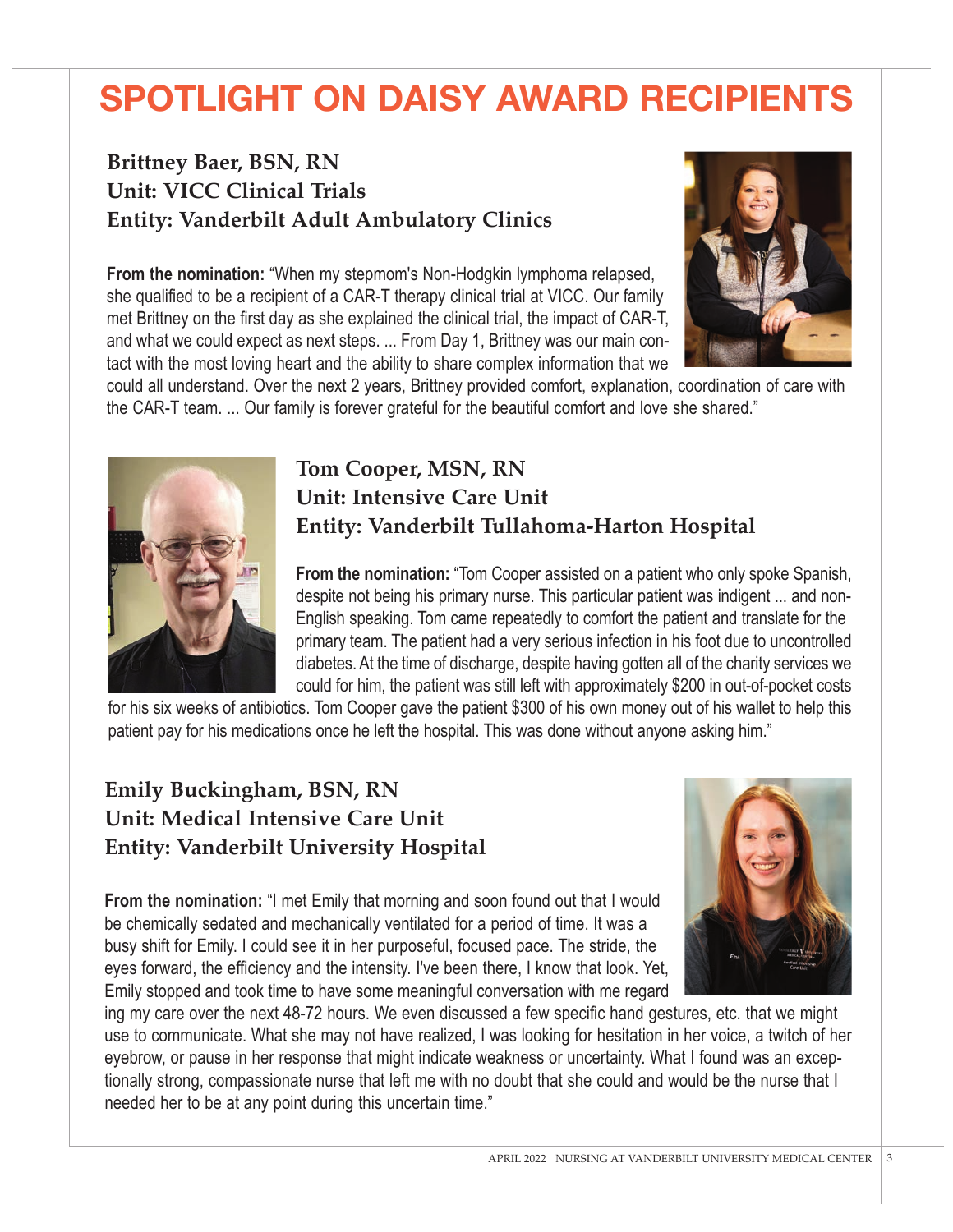# **SPOTLIGHT ON DAISY AWARD RECIPIENTS**

### **Kimberly Kramer, RN Unit: Vanderbilt Center for Women's Health Entity: Vanderbilt Adult Ambulatory Clinics**

**From the nomination:** "I was 37 weeks pregnant and having lots of episodes of sharp pain in my abdomen throughout the day. ... Kim came in and as usual was very attentive. Towards the end of the non stress test, my baby had a significant deceleration. Kim jumped into action and got immediate help. Within minutes they had an ambulance there to take me to the hospital. Thankfully I delivered a healthy baby the next day at VUMC. I cannot express how grateful I am."





### **Lauren Smith, BSN, RN Unit: Pediatric Cardiac Intensive Care Unit Entity: Monroe Carell Jr. Children's Hospital at Vanderbilt**

**From the nomination:** "One of our long-term patients became very unstable with sepsis and it was ultimately determined that she would not survive. The parents were really struggling and (understandably) having a hard time determining/understanding what the end of their child's life might look like and how they would be a part of it. The child's mother initially did not even want to touch or hold the baby at all. Lauren sat with the mother for hours, listening to her concerns as she expressed her grief, sup-

porting her and gently encouraging her. Ultimately the mother decided to hold the baby before she passed, which was incredibly powerful for the mom. Without Lauren's patience, guidance, understanding and love for both the patient and their family, that memory would not have been made."

### **Yamri Woldemariam, RN Unit: Labor & Delivery Entity: Vanderbilt University Hospital**

**From the nomination:** "I was in quite a bit of pain from my C-section, and I was worried about my daughter. One of the NICU doctors called to say my daughter was not doing well ... I truly thought I was going to lose my daughter that night. I was inconsolably crying, and Yamri was there to help me through the most challenging, terrifying, and heartbreaking night of my life ... I wanted to go to the NICU but didn't know



how to get there, as I could not walk that far post C-section. Yamri said she would take me herself, and she took me as quickly as she could. ... I had never experienced the compassion that Yamri showed me that night, and I will never forget her kindness. I think of her every day and wish that I could see her again and introduce her to my daughter."